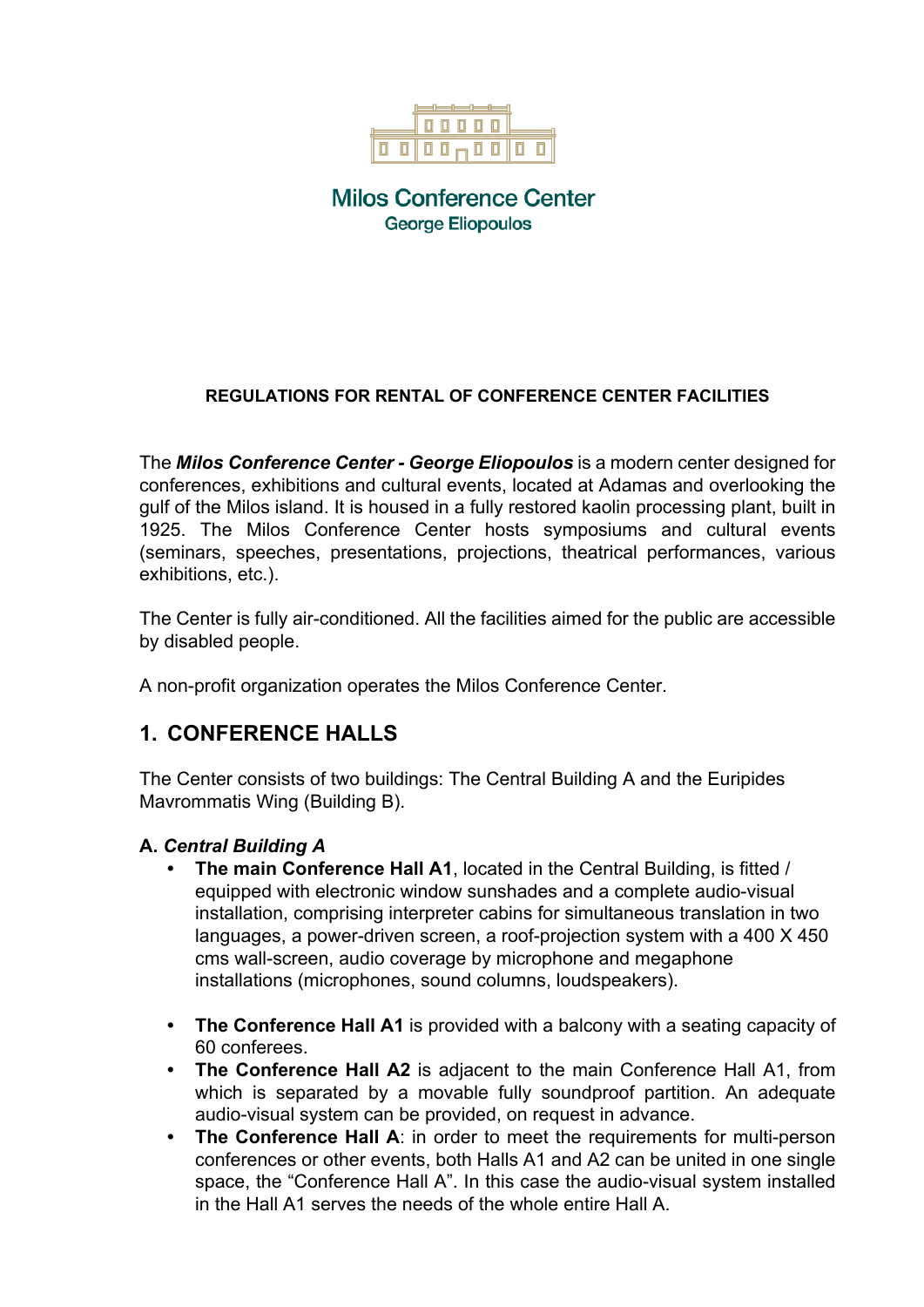### **B.** *Euripides Mavrommatis Wing (Building B)*

Euripides Mavrommatis Wing comprises three independent Halls B1, B2 and B3.

- **• Hall B1** is located in the eastern part of the Building B. B1 is equipped with an independent audio-visual system (data projector, microphones, and loudspeakers).
- **• Hall B2** is located in the central part of the Building B. In B2 there is an installation in which a proper audio-visual system (data projector, microphones, loudspeakers) can be hooked up, on request in advance.
- **• Hall B3** is a multi-purpose Hall that serves usually as a cafeteria at coffee-breaks or as a restaurant for lunch and dinner of the conferees. It is equipped with special fittings for exhibition stands and pavilions. In case the need arises, it can also be adequately equipped for meetings.

The dimensions as well as the seating capacities of the conference halls are listed in the table here below:

|                |      |      |      |                                                                                   | ै<br>$\begin{array}{ c c c }\hline 0 & 0 & 0 & 0 & 0 \\ \hline 0 & 0 & 0 & 0 & 0 \\ \hline 0 & 0 & 0 & 0 & 0 \\ \hline \end{array}$ | $\overset{\bullet\bullet}{-}$<br><u>ss</u> | $\ddot{\phantom{a}}$<br>$\mathbin{{\mathbb R}}$ |     | .e**.                   |
|----------------|------|------|------|-----------------------------------------------------------------------------------|-------------------------------------------------------------------------------------------------------------------------------------|--------------------------------------------|-------------------------------------------------|-----|-------------------------|
|                |      |      |      | Space Length (m) Width (m) Height (m) Surface (m <sup>2</sup> ) Theatre Classroom |                                                                                                                                     |                                            | U                                               |     | <b>Cocktail Banquet</b> |
| A <sub>1</sub> | 19   | 10   | 10   | 190                                                                               | 280*                                                                                                                                | 80                                         | 60                                              | 220 | 80                      |
| A <sub>2</sub> | 10   | 10   | 5    | 100                                                                               | 100                                                                                                                                 | 40                                         | 40                                              | 80  | 40                      |
| $A_1+A_2$      | 29   | 10   |      | 290                                                                               | $400*$                                                                                                                              | 120                                        | 100                                             | 340 | 120                     |
| B <sub>1</sub> | 11.5 | 8.70 | 3.70 | 100                                                                               | 100                                                                                                                                 | 40                                         | 40                                              | 80  | 40                      |
| B <sub>2</sub> | 7.75 | 7.10 | 3.50 | 55                                                                                | 50                                                                                                                                  | 20                                         | 20                                              | 40  | 30                      |
| B <sub>3</sub> | 11.5 | 8.50 | 3.50 | 98                                                                                | 60                                                                                                                                  | 30                                         | 30                                              | 60  | 30                      |

\*Including the 60 seats on the balcony

# **2. SUPPORTING FACILITIES**

**Secretariat.** A properly equipped space on the ground floor, directly connected with the Foyer, serves for secretarial support to conferees.

*Conferees´ Office*: An independent office of 15 square meters can be used by the Conferees. Internet connection, a PC, a color printer, a scanner, a copy machine, direct phone and fax lines are available to the Conferees.

**Internet Connection (ADSL):** An internet Hall provided with Ethernet access is able to ensure internet connection for 14 persons simultaneously. There is also a PC for common use. A wireless connection to the internet is available in selected areas of the Conference Center.

**Kitchen:** The Conference Center is not equipped with meal preparation facilities, a kitchen however, able to ensure catering services for the maximum number of conferees, is available.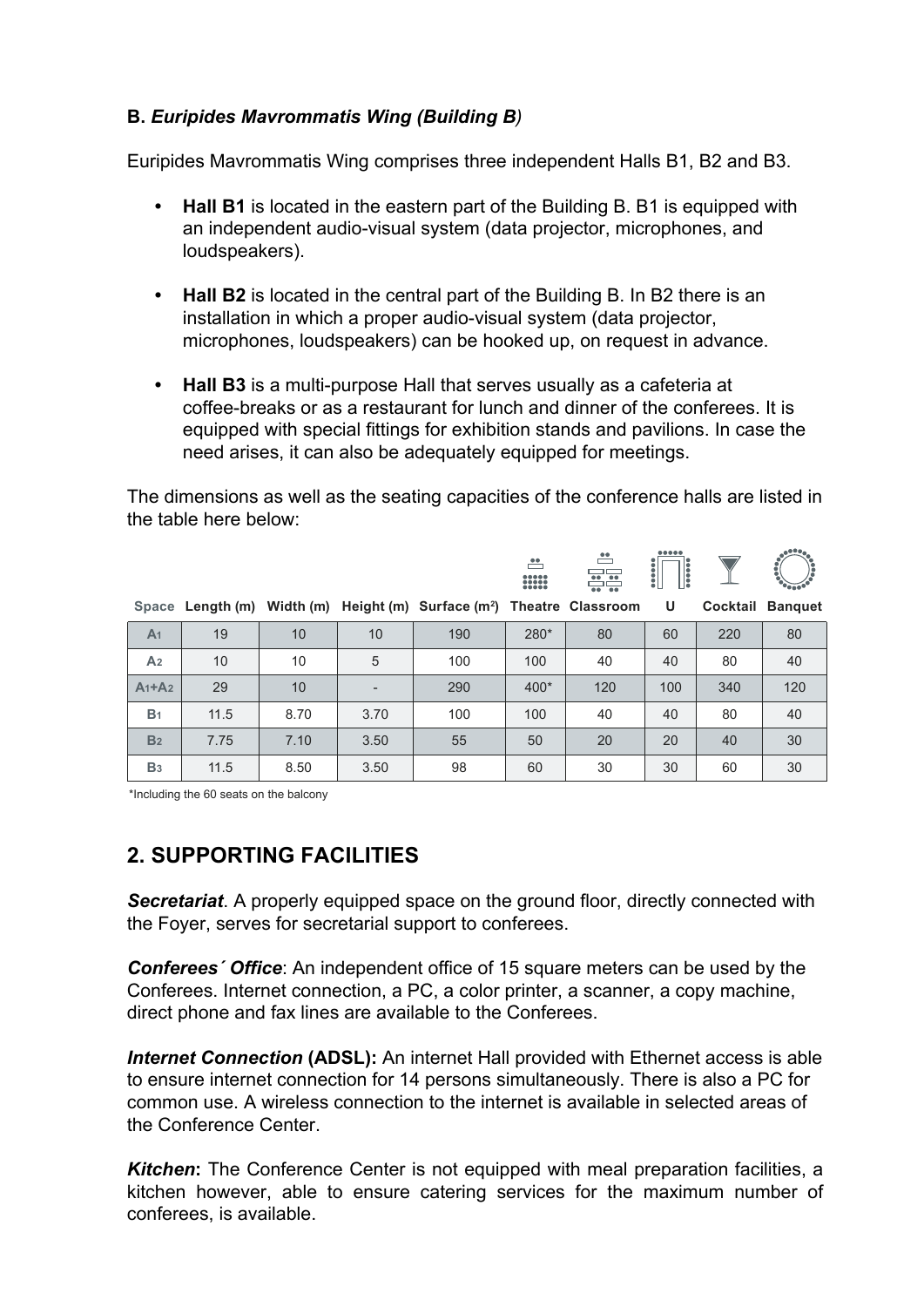The Center per se is in a position to serve coffee during the breaks, or continually during symposiums or meetings, from the beginning to the end.

*Atrium***:** An open air court of 100 square meters, protected from the wind from all its sides, provides for a pleasant atmosphere for conferees, to get together in small group gatherings over a coffee or a meal.

**Western Court:** A properly designed open space of 600 square meters, which is a part of a western broader green area of 2,000 square meters with a panoramic view of the bay and the villages of the Milos Island, gives the opportunity for day or evening open air happenings with up to 1,000 participants.

This spot is used as a venue for the annual Milos Festival, as well as for private receptions.

*The Parking Plot*: The Milos Conference Center provides parking facilities for 150 cars.

*Security*. The Conference Center is located on a plot of land of 10,000 square meters enclosed on its whole perimeter by a fence with a main entrance gate, which is locked after the end of the day's sessions for security reasons.

# **3. ACCESS TO THE MILOS CONFERENCE CENTER**

The Milos Conference Center is a 20 minutes´ pleasant stroll along the seafront from the port of Adamas. It can be reached by taxi or car, as well. For group transportation public buses can be hired following the terms of a special agreement with the Greek Intercity Bus Company KTEL (Association of Bus Operators).

## **4. RENTAL RATES**

To be able to serve its clients better, the Milos Conference Center needs to know their requirements a few weeks in advance. The attached "*Booking Form*" *(http://www.miloscenter.gr/en/information-reservations/booking-form/)* should be filled up, specifying, among other information, the facilities and the specific needs, in terms of technical equipment and office supplies, so that the Conference Center may ensure their availability on time.

The rental rates for the year 2012 are listed in the table here below:

| Hall A1 or A or the entire Center        | 775 $\epsilon$ per day or part of the day |
|------------------------------------------|-------------------------------------------|
| Hall A2 only                             | 415 € per day or part of the day          |
| Hall B1 or B2                            | 310 € per day or part of the day          |
| Use of audio-visual facilities           | 210 € per day or part of the day          |
| Use of translation facilities & services | 2 € per person & day or part of it        |
| Coffee w/o cookies for breaks            | 1€ per person per day                     |
| Coffee cookies / desserts                | To be agreed                              |